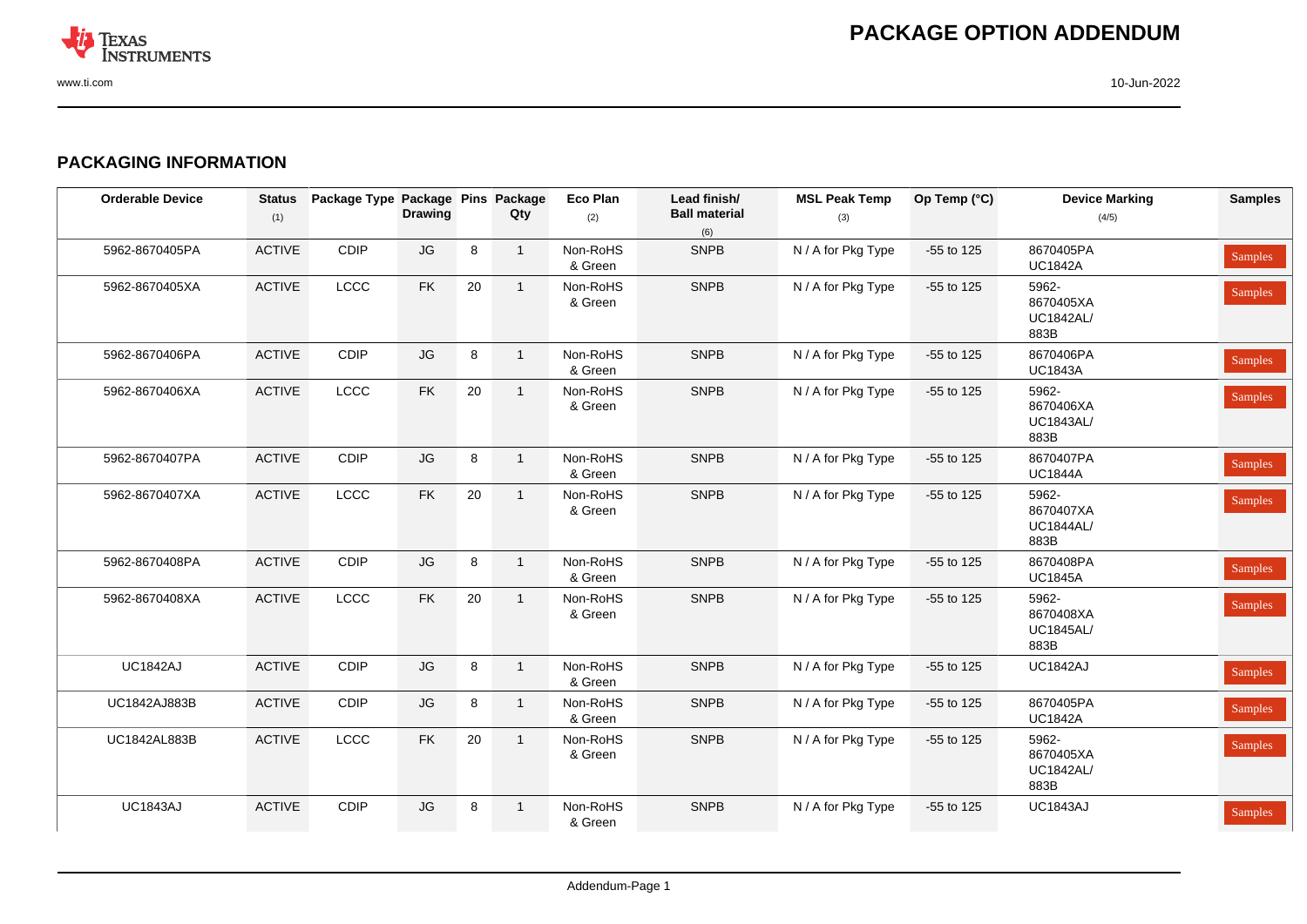

# **PACKAGE OPTION ADDENDUM**

www.ti.com 10-Jun-2022

| <b>Orderable Device</b> | <b>Status</b> | Package Type Package Pins Package |                        |    |                | <b>Eco Plan</b>     | Lead finish/                | <b>MSL Peak Temp</b> | Op Temp (°C) | <b>Device Marking</b>                              | <b>Samples</b> |
|-------------------------|---------------|-----------------------------------|------------------------|----|----------------|---------------------|-----------------------------|----------------------|--------------|----------------------------------------------------|----------------|
|                         | (1)           |                                   | <b>Drawing</b>         |    | Qty            | (2)                 | <b>Ball material</b><br>(6) | (3)                  |              | (4/5)                                              |                |
| UC1843AJ883B            | <b>ACTIVE</b> | CDIP                              | $\mathsf{J}\mathsf{G}$ | 8  | $\overline{1}$ | Non-RoHS<br>& Green | <b>SNPB</b>                 | N / A for Pkg Type   | -55 to 125   | 8670406PA<br><b>UC1843A</b>                        | Samples        |
| UC1843AL883B            | <b>ACTIVE</b> | LCCC                              | ${\sf FK}$             | 20 | $\mathbf{1}$   | Non-RoHS<br>& Green | <b>SNPB</b>                 | N / A for Pkg Type   | -55 to 125   | 5962-<br>8670406XA<br><b>UC1843AL/</b><br>883B     | Samples        |
| <b>UC1844AJ</b>         | <b>ACTIVE</b> | CDIP                              | $\mathsf{J}\mathsf{G}$ | 8  | $\overline{1}$ | Non-RoHS<br>& Green | <b>SNPB</b>                 | N / A for Pkg Type   | -55 to 125   | <b>UC1844AJ</b>                                    | Samples        |
| UC1844AJ883B            | <b>ACTIVE</b> | CDIP                              | $\mathsf{J}\mathsf{G}$ | 8  | $\overline{1}$ | Non-RoHS<br>& Green | <b>SNPB</b>                 | N / A for Pkg Type   | -55 to 125   | 8670407PA<br><b>UC1844A</b>                        | Samples        |
| UC1844AL883B            | <b>ACTIVE</b> | LCCC                              | ${\sf FK}$             | 20 | $\overline{1}$ | Non-RoHS<br>& Green | <b>SNPB</b>                 | N / A for Pkg Type   | -55 to 125   | 5962-<br>8670407XA<br><b>UC1844AL/</b><br>883B     | Samples        |
| <b>UC1845AJ</b>         | <b>ACTIVE</b> | CDIP                              | $\mathsf{J}\mathsf{G}$ | 8  | $\overline{1}$ | Non-RoHS<br>& Green | <b>SNPB</b>                 | N / A for Pkg Type   | -55 to 125   | <b>UC1845AJ</b>                                    | Samples        |
| <b>UC1845AJ883B</b>     | <b>ACTIVE</b> | CDIP                              | JG                     | 8  | $\overline{1}$ | Non-RoHS<br>& Green | <b>SNPB</b>                 | N / A for Pkg Type   | $-55$ to 125 | 8670408PA<br><b>UC1845A</b>                        | Samples        |
| UC1845AL883B            | <b>ACTIVE</b> | LCCC                              | ${\sf FK}$             | 20 | $\overline{1}$ | Non-RoHS<br>& Green | <b>SNPB</b>                 | N / A for Pkg Type   | -55 to 125   | 5962-<br>8670408XA<br><b>UC1845AL/</b><br>883B     | Samples        |
| <b>UC2842AD</b>         | <b>ACTIVE</b> | SOIC                              | D                      | 14 | 50             | RoHS & Green        | NIPDAU                      | Level-1-260C-UNLIM   | -40 to 85    | <b>UC2842AD</b>                                    | Samples        |
| <b>UC2842AD8</b>        | <b>ACTIVE</b> | SOIC                              | D                      | 8  | 75             | RoHS & Green        | NIPDAU                      | Level-1-260C-UNLIM   | $-40$ to 85  | <b>UC2842A</b><br><b>UC2842</b><br>AD <sub>8</sub> | Samples        |
| UC2842AD8G4             | ACTIVE        | SOIC                              | D                      | 8  | 75             | RoHS & Green        | <b>NIPDAU</b>               | Level-1-260C-UNLIM   | -40 to 85    | <b>UC2842A</b><br><b>UC2842</b><br>AD <sub>8</sub> | Samples        |
| UC2842AD8TR             | <b>ACTIVE</b> | SOIC                              | D                      | 8  | 2500           | RoHS & Green        | NIPDAU                      | Level-1-260C-UNLIM   | -40 to 85    | <b>UC2842A</b><br><b>UC2842</b><br>AD <sub>8</sub> | Samples        |
| <b>UC2842ADG4</b>       | <b>ACTIVE</b> | SOIC                              | D                      | 14 | 50             | RoHS & Green        | NIPDAU                      | Level-1-260C-UNLIM   | -40 to 85    | <b>UC2842AD</b>                                    | Samples        |
| UC2842ADTR              | <b>ACTIVE</b> | <b>SOIC</b>                       | D                      | 14 | 2500           | RoHS & Green        | <b>NIPDAU</b>               | Level-1-260C-UNLIM   | $-40$ to 85  | <b>UC2842AD</b>                                    | Samples        |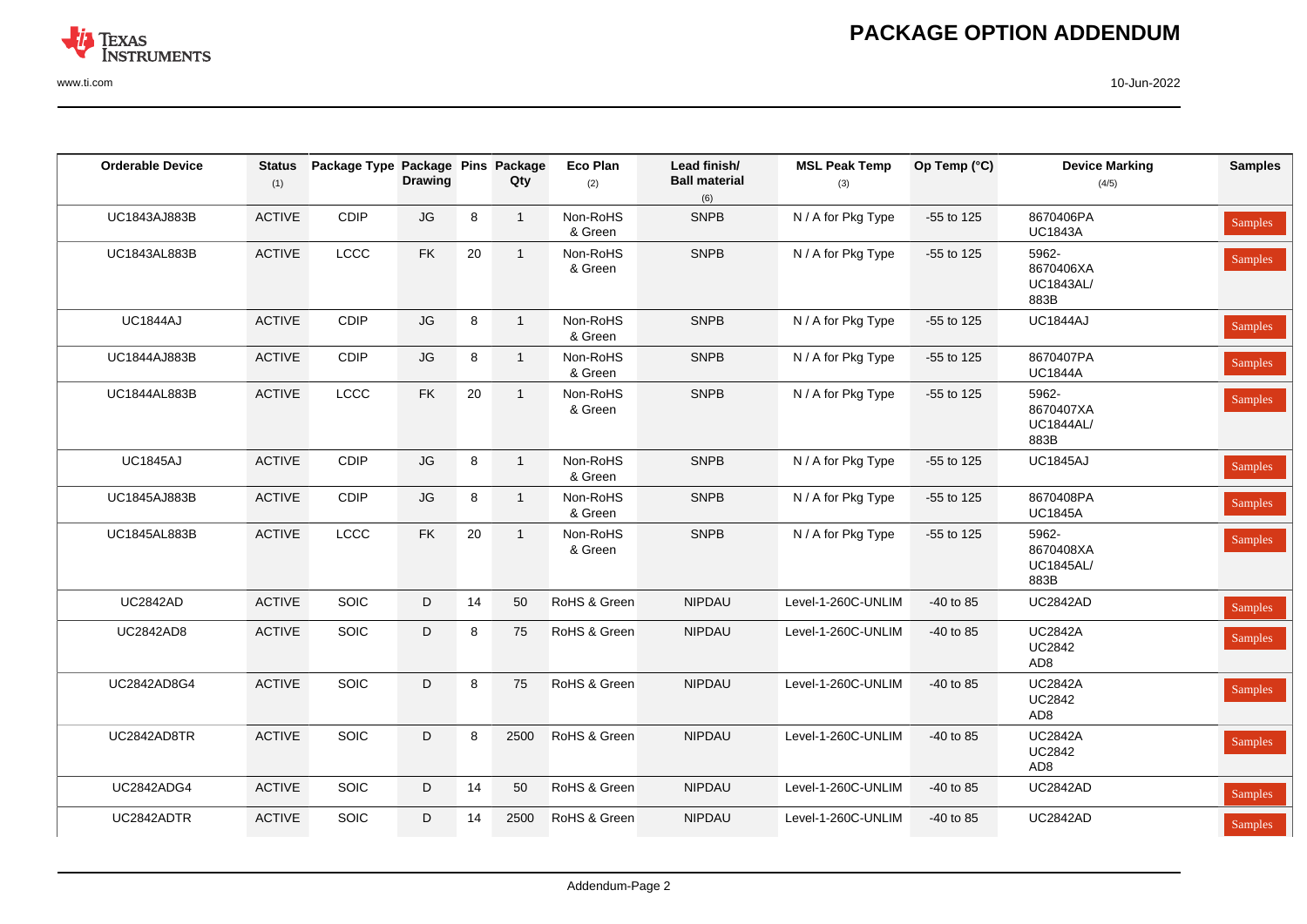

| <b>Orderable Device</b> | <b>Status</b><br>(1) | Package Type Package Pins Package | <b>Drawing</b> |    | Qty  | Eco Plan<br>(2) | Lead finish/<br><b>Ball material</b><br>(6) | <b>MSL Peak Temp</b><br>(3) | Op Temp $(^{\circ}C)$ | <b>Device Marking</b><br>(4/5)                     | <b>Samples</b> |
|-------------------------|----------------------|-----------------------------------|----------------|----|------|-----------------|---------------------------------------------|-----------------------------|-----------------------|----------------------------------------------------|----------------|
| UC2842ADW               | <b>ACTIVE</b>        | SOIC                              | <b>DW</b>      | 16 | 40   | RoHS & Green    | NIPDAU                                      | Level-2-260C-1 YEAR         | -40 to 85             | UC2842ADW                                          | Samples        |
| UC2842ADWTR             | <b>ACTIVE</b>        | SOIC                              | <b>DW</b>      | 16 | 2000 | RoHS & Green    | NIPDAU                                      | Level-2-260C-1 YEAR         | $-40$ to 85           | UC2842ADW                                          | Samples        |
| UC2842ADWTRG4           | <b>ACTIVE</b>        | <b>SOIC</b>                       | <b>DW</b>      | 16 | 2000 | RoHS & Green    | <b>NIPDAU</b>                               | Level-2-260C-1 YEAR         | $-40$ to 85           | UC2842ADW                                          | Samples        |
| <b>UC2842AN</b>         | <b>ACTIVE</b>        | <b>PDIP</b>                       | P              | 8  | 50   | RoHS & Green    | <b>NIPDAU</b>                               | N / A for Pkg Type          | $-40$ to 85           | <b>UC2842AN</b>                                    | Samples        |
| <b>UC2842ANG4</b>       | <b>ACTIVE</b>        | <b>PDIP</b>                       | P              | 8  | 50   | RoHS & Green    | <b>NIPDAU</b>                               | N / A for Pkg Type          | $-40$ to 85           | <b>UC2842AN</b>                                    | Samples        |
| <b>UC2843AD</b>         | <b>ACTIVE</b>        | SOIC                              | D              | 14 | 50   | RoHS & Green    | NIPDAU                                      | Level-1-260C-UNLIM          | $-40$ to 85           | <b>UC2843AD</b>                                    | Samples        |
| <b>UC2843AD8</b>        | <b>ACTIVE</b>        | <b>SOIC</b>                       | D              | 8  | 75   | RoHS & Green    | <b>NIPDAU</b>                               | Level-1-260C-UNLIM          | $-40$ to 85           | <b>UC2843A</b><br><b>UC2843</b><br>AD <sub>8</sub> | Samples        |
| UC2843AD8G4             | <b>ACTIVE</b>        | SOIC                              | D              | 8  | 75   | RoHS & Green    | NIPDAU                                      | Level-1-260C-UNLIM          | $-40$ to 85           | <b>UC2843A</b><br><b>UC2843</b><br>AD <sub>8</sub> | Samples        |
| UC2843AD8TR             | <b>ACTIVE</b>        | SOIC                              | D              | 8  | 2500 | RoHS & Green    | <b>NIPDAU</b>                               | Level-1-260C-UNLIM          | $-40$ to 85           | <b>UC2843A</b><br><b>UC2843</b><br>AD <sub>8</sub> | Samples        |
| UC2843AD8TRG4           | <b>ACTIVE</b>        | SOIC                              | D              | 8  | 2500 | RoHS & Green    | NIPDAU                                      | Level-1-260C-UNLIM          | $-40$ to 85           | <b>UC2843A</b><br><b>UC2843</b><br>AD <sub>8</sub> | Samples        |
| <b>UC2843ADG4</b>       | <b>ACTIVE</b>        | SOIC                              | D              | 14 | 50   | RoHS & Green    | NIPDAU                                      | Level-1-260C-UNLIM          | $-40$ to 85           | <b>UC2843AD</b>                                    | Samples        |
| UC2843ADTR              | <b>ACTIVE</b>        | <b>SOIC</b>                       | D              | 14 | 2500 | RoHS & Green    | <b>NIPDAU</b>                               | Level-1-260C-UNLIM          | $-40$ to 85           | <b>UC2843AD</b>                                    | Samples        |
| <b>UC2843AN</b>         | <b>ACTIVE</b>        | PDIP                              | P              | 8  | 50   | RoHS & Green    | NIPDAU                                      | N / A for Pkg Type          | -40 to 85             | <b>UC2843AN</b>                                    | Samples        |
| <b>UC2843ANG4</b>       | <b>ACTIVE</b>        | <b>PDIP</b>                       | P              | 8  | 50   | RoHS & Green    | <b>NIPDAU</b>                               | N / A for Pkg Type          | $-40$ to 85           | <b>UC2843AN</b>                                    | Samples        |
| <b>UC2844AD</b>         | <b>ACTIVE</b>        | <b>SOIC</b>                       | D              | 14 | 50   | RoHS & Green    | <b>NIPDAU</b>                               | Level-1-260C-UNLIM          | $-40$ to 85           | <b>UC2844AD</b>                                    | Samples        |
| <b>UC2844AD8</b>        | <b>ACTIVE</b>        | <b>SOIC</b>                       | D              | 8  | 75   | RoHS & Green    | <b>NIPDAU</b>                               | Level-1-260C-UNLIM          | $-40$ to 85           | <b>UC2844A</b><br><b>UC2844</b><br>AD <sub>8</sub> | Samples        |
| <b>UC2844AD8G4</b>      | <b>ACTIVE</b>        | SOIC                              | D              | 8  | 75   | RoHS & Green    | <b>NIPDAU</b>                               | Level-1-260C-UNLIM          | $-40$ to 85           | <b>UC2844A</b><br><b>UC2844</b><br>AD <sub>8</sub> | Samples        |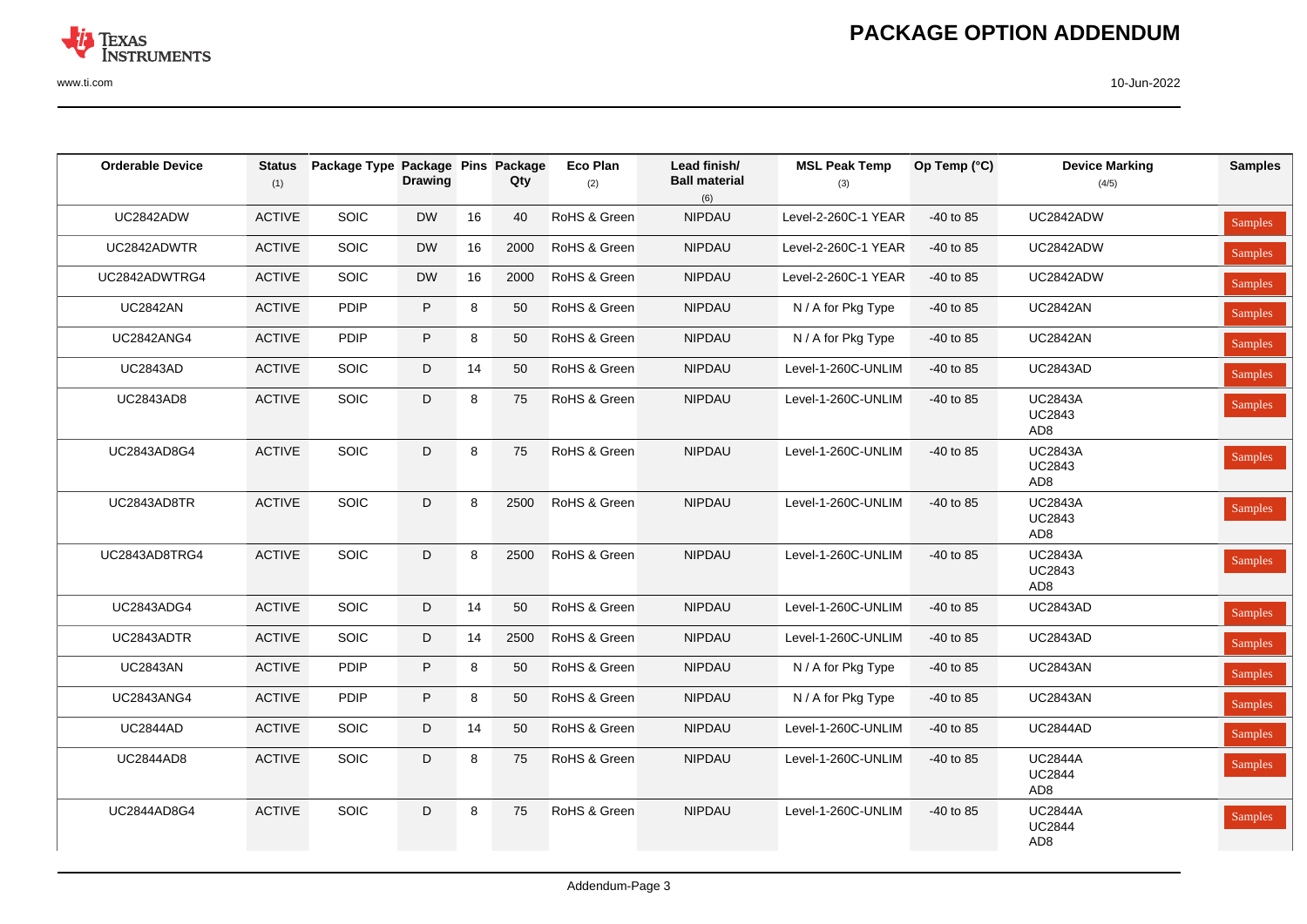

| <b>Orderable Device</b> | <b>Status</b><br>(1) | Package Type Package Pins Package | <b>Drawing</b> |    | Qty  | <b>Eco Plan</b><br>(2) | Lead finish/<br><b>Ball material</b><br>(6) | <b>MSL Peak Temp</b><br>(3) | Op Temp (°C) | <b>Device Marking</b><br>(4/5)                     | <b>Samples</b> |
|-------------------------|----------------------|-----------------------------------|----------------|----|------|------------------------|---------------------------------------------|-----------------------------|--------------|----------------------------------------------------|----------------|
| UC2844AD8TR             | <b>ACTIVE</b>        | SOIC                              | D              | 8  | 2500 | RoHS & Green           | <b>NIPDAU</b>                               | Level-1-260C-UNLIM          | $-40$ to 85  | <b>UC2844A</b><br><b>UC2844</b><br>AD <sub>8</sub> | Samples        |
| UC2844AD8TRG4           | <b>ACTIVE</b>        | SOIC                              | D              | 8  | 2500 | RoHS & Green           | NIPDAU                                      | Level-1-260C-UNLIM          | -40 to 85    | <b>UC2844A</b><br><b>UC2844</b><br>AD <sub>8</sub> | Samples        |
| UC2844ADTR              | <b>ACTIVE</b>        | SOIC                              | D              | 14 | 2500 | RoHS & Green           | NIPDAU                                      | Level-1-260C-UNLIM          | -40 to 85    | <b>UC2844AD</b>                                    | Samples        |
| <b>UC2844AN</b>         | <b>ACTIVE</b>        | <b>PDIP</b>                       | $\sf P$        | 8  | 50   | RoHS & Green           | <b>NIPDAU</b>                               | N / A for Pkg Type          | -40 to 85    | <b>UC2844AN</b>                                    | Samples        |
| <b>UC2844ANG4</b>       | <b>ACTIVE</b>        | <b>PDIP</b>                       | P              | 8  | 50   | RoHS & Green           | <b>NIPDAU</b>                               | N / A for Pkg Type          | -40 to 85    | <b>UC2844AN</b>                                    | Samples        |
| <b>UC2844AQD8</b>       | <b>ACTIVE</b>        | SOIC                              | D              | 8  | 75   | RoHS & Green           | <b>NIPDAU</b>                               | Level-1-260C-UNLIM          | $-40$ to 125 | (2844AQ, UC2844AQ)                                 | Samples        |
| UC2844AQD8R             | <b>ACTIVE</b>        | SOIC                              | $\mathsf D$    | 8  | 2500 | RoHS & Green           | NIPDAU                                      | Level-1-260C-UNLIM          | -40 to 125   | (2844AQ, UC2844AQ)                                 | Samples        |
| UC2844AQDR              | <b>ACTIVE</b>        | SOIC                              | D              | 14 | 2500 | RoHS & Green           | <b>NIPDAU</b>                               | Level-1-260C-UNLIM          | -40 to 125   | (2844AQ, UC2844AQ)                                 | Samples        |
| <b>UC2845AD</b>         | <b>ACTIVE</b>        | SOIC                              | D              | 14 | 50   | RoHS & Green           | NIPDAU                                      | Level-1-260C-UNLIM          | -40 to 85    | <b>UC2845AD</b>                                    | Samples        |
| <b>UC2845AD8</b>        | <b>ACTIVE</b>        | SOIC                              | D              | 8  | 75   | RoHS & Green           | <b>NIPDAU</b>                               | Level-1-260C-UNLIM          | -40 to 85    | <b>UC2845A</b><br><b>UC2845</b><br>AD <sub>8</sub> | Samples        |
| UC2845AD8G4             | <b>ACTIVE</b>        | SOIC                              | D              | 8  | 75   | RoHS & Green           | NIPDAU                                      | Level-1-260C-UNLIM          | -40 to 85    | <b>UC2845A</b><br><b>UC2845</b><br>AD <sub>8</sub> | Samples        |
| UC2845AD8TR             | <b>ACTIVE</b>        | SOIC                              | D              | 8  | 2500 | RoHS & Green           | NIPDAU                                      | Level-1-260C-UNLIM          | -40 to 85    | <b>UC2845A</b><br><b>UC2845</b><br>AD <sub>8</sub> | Samples        |
| UC2845AD8TRG4           | <b>ACTIVE</b>        | SOIC                              | D              | 8  | 2500 | RoHS & Green           | <b>NIPDAU</b>                               | Level-1-260C-UNLIM          | -40 to 85    | <b>UC2845A</b><br><b>UC2845</b><br>AD <sub>8</sub> | Samples        |
| UC2845ADTR              | <b>ACTIVE</b>        | SOIC                              | D              | 14 | 2500 | RoHS & Green           | <b>NIPDAU</b>                               | Level-1-260C-UNLIM          | -40 to 85    | <b>UC2845AD</b>                                    | Samples        |
| UC2845ADW               | <b>ACTIVE</b>        | SOIC                              | <b>DW</b>      | 16 | 40   | RoHS & Green           | <b>NIPDAU</b>                               | Level-2-260C-1 YEAR         | -40 to 85    | UC2845ADW                                          | Samples        |
| <b>UC2845AN</b>         | <b>ACTIVE</b>        | <b>PDIP</b>                       | P              | 8  | 50   | RoHS & Green           | <b>NIPDAU</b>                               | N / A for Pkg Type          | -40 to 85    | <b>UC2845AN</b>                                    | Samples        |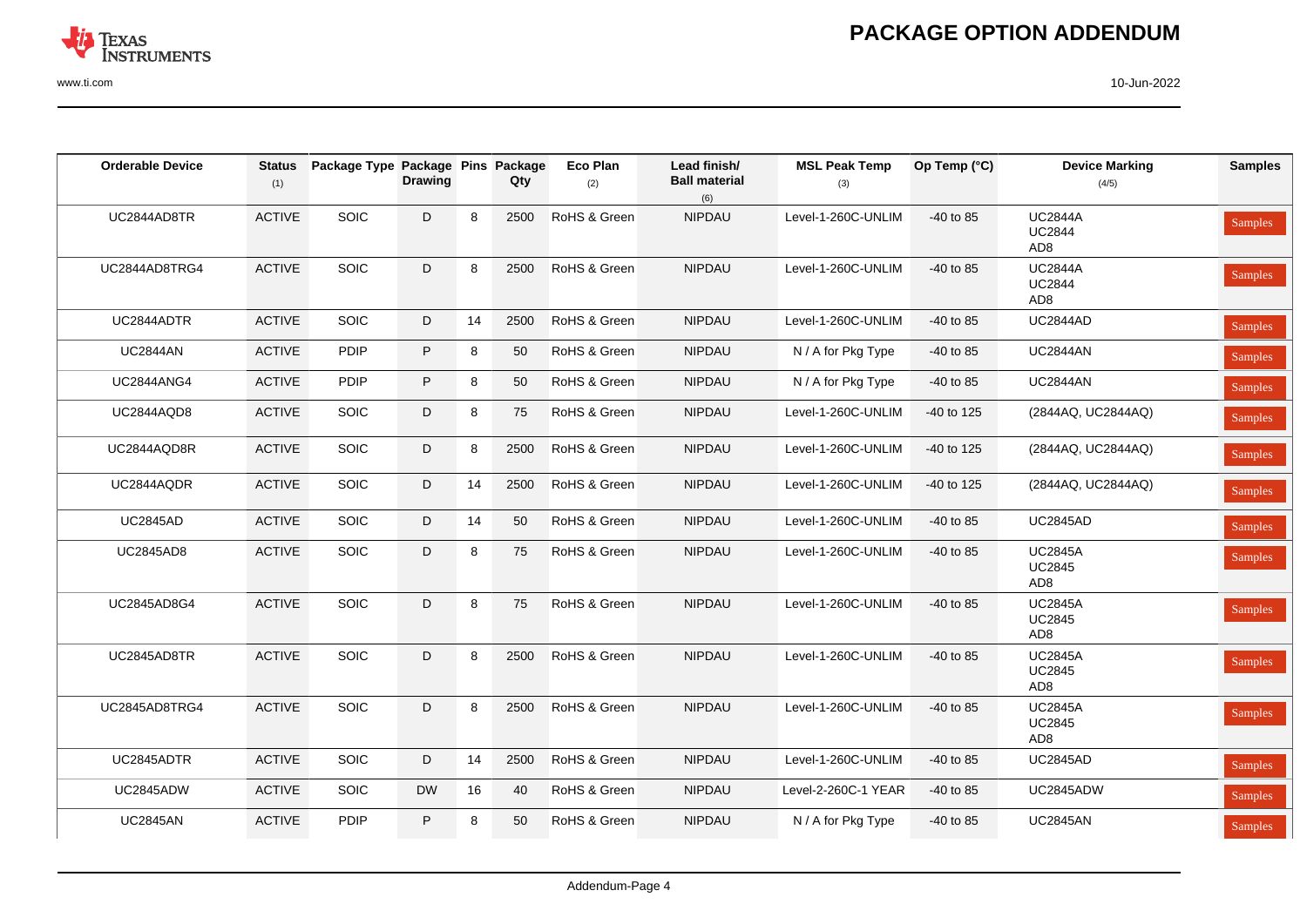

| <b>Orderable Device</b> | Status<br>(1) | Package Type Package Pins Package | <b>Drawing</b>         |    | Qty          | <b>Eco Plan</b><br>(2) | Lead finish/<br><b>Ball material</b><br>(6) | <b>MSL Peak Temp</b><br>(3) | Op Temp (°C) | <b>Device Marking</b><br>(4/5)                     | <b>Samples</b> |
|-------------------------|---------------|-----------------------------------|------------------------|----|--------------|------------------------|---------------------------------------------|-----------------------------|--------------|----------------------------------------------------|----------------|
| <b>UC2845ANG4</b>       | <b>ACTIVE</b> | PDIP                              | P                      | 8  | 50           | RoHS & Green           | NIPDAU                                      | N / A for Pkg Type          | -40 to 85    | <b>UC2845AN</b>                                    | Samples        |
| <b>UC3842AD</b>         | ACTIVE        | <b>SOIC</b>                       | D                      | 14 | 50           | RoHS & Green           | NIPDAU                                      | Level-1-260C-UNLIM          | 0 to 70      | <b>UC3842AD</b>                                    | Samples        |
| <b>UC3842AD8</b>        | <b>ACTIVE</b> | SOIC                              | D                      | 8  | 75           | RoHS & Green           | NIPDAU                                      | Level-1-260C-UNLIM          | 0 to 70      | <b>UC3842A</b><br><b>UC3842</b><br>AD <sub>8</sub> | Samples        |
| UC3842AD8TR             | <b>ACTIVE</b> | SOIC                              | D                      | 8  | 2500         | RoHS & Green           | <b>NIPDAU</b>                               | Level-1-260C-UNLIM          | 0 to 70      | <b>UC3842A</b><br><b>UC3842</b><br>AD <sub>8</sub> | Samples        |
| UC3842AD8TRG4           | <b>ACTIVE</b> | SOIC                              | D                      | 8  | 2500         | RoHS & Green           | NIPDAU                                      | Level-1-260C-UNLIM          | 0 to 70      | <b>UC3842A</b><br><b>UC3842</b><br>AD <sub>8</sub> | Samples        |
| <b>UC3842ADG4</b>       | <b>ACTIVE</b> | SOIC                              | D                      | 14 | 50           | RoHS & Green           | NIPDAU                                      | Level-1-260C-UNLIM          | 0 to 70      | <b>UC3842AD</b>                                    | Samples        |
| UC3842ADTR              | <b>ACTIVE</b> | SOIC                              | D                      | 14 | 2500         | RoHS & Green           | NIPDAU                                      | Level-1-260C-UNLIM          | 0 to 70      | <b>UC3842AD</b>                                    | Samples        |
| UC3842ADW               | <b>ACTIVE</b> | SOIC                              | <b>DW</b>              | 16 | 40           | RoHS & Green           | NIPDAU                                      | Level-2-260C-1 YEAR         | 0 to 70      | UC3842ADW                                          | Samples        |
| <b>UC3842AN</b>         | <b>ACTIVE</b> | <b>PDIP</b>                       | P                      | 8  | 50           | RoHS & Green           | <b>NIPDAU</b>                               | N / A for Pkg Type          | 0 to 70      | <b>UC3842AN</b>                                    | Samples        |
| <b>UC3842ANG4</b>       | <b>ACTIVE</b> | <b>PDIP</b>                       | P                      | 8  | 50           | RoHS & Green           | <b>NIPDAU</b>                               | N / A for Pkg Type          | 0 to 70      | <b>UC3842AN</b>                                    | <b>Samples</b> |
| <b>UC3842J</b>          | <b>ACTIVE</b> | CDIP                              | $\mathsf{J}\mathsf{G}$ | 8  | $\mathbf{1}$ | Non-RoHS<br>& Green    | <b>SNPB</b>                                 | N / A for Pkg Type          | -40 to 85    | <b>UC3842J</b>                                     | Samples        |
| <b>UC3843AD</b>         | <b>ACTIVE</b> | <b>SOIC</b>                       | D                      | 14 | 50           | RoHS & Green           | <b>NIPDAU</b>                               | Level-1-260C-UNLIM          | 0 to 70      | <b>UC3843AD</b>                                    | Samples        |
| <b>UC3843AD8</b>        | <b>ACTIVE</b> | <b>SOIC</b>                       | D                      | 8  | 75           | RoHS & Green           | <b>NIPDAU</b>                               | Level-1-260C-UNLIM          | 0 to 70      | <b>UC3843A</b><br><b>UC3843</b><br>AD <sub>8</sub> | Samples        |
| UC3843AD8G4             | <b>ACTIVE</b> | SOIC                              | D                      | 8  | 75           | RoHS & Green           | <b>NIPDAU</b>                               | Level-1-260C-UNLIM          | 0 to 70      | <b>UC3843A</b><br><b>UC3843</b><br>AD <sub>8</sub> | Samples        |
| UC3843AD8TR             | <b>ACTIVE</b> | <b>SOIC</b>                       | D                      | 8  | 2500         | RoHS & Green           | <b>NIPDAU</b>                               | Level-1-260C-UNLIM          | 0 to 70      | <b>UC3843A</b><br><b>UC3843</b><br>AD <sub>8</sub> | Samples        |
| UC3843AD8TRG4           | <b>ACTIVE</b> | SOIC                              | D                      | 8  | 2500         | RoHS & Green           | <b>NIPDAU</b>                               | Level-1-260C-UNLIM          | 0 to 70      | <b>UC3843A</b><br><b>UC3843</b><br>AD <sub>8</sub> | Samples        |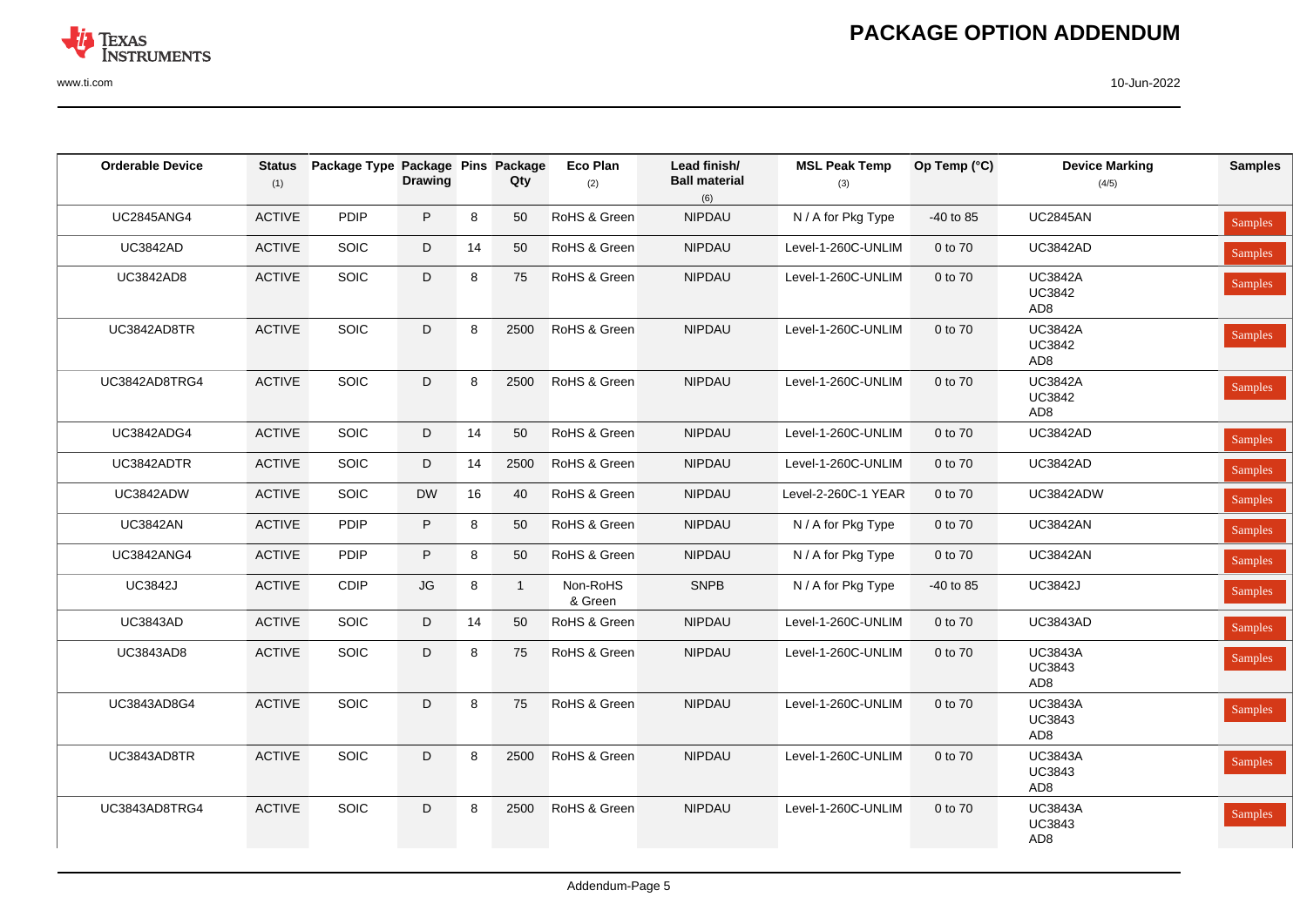# **PACKAGE OPTION ADDENDUM**

| <b>Orderable Device</b> | <b>Status</b><br>(1) | Package Type Package Pins Package | <b>Drawing</b> |    | Qty  | Eco Plan<br>(2) | Lead finish/<br><b>Ball material</b><br>(6) | <b>MSL Peak Temp</b><br>(3) | Op Temp (°C) | <b>Device Marking</b><br>(4/5)                     | <b>Samples</b> |
|-------------------------|----------------------|-----------------------------------|----------------|----|------|-----------------|---------------------------------------------|-----------------------------|--------------|----------------------------------------------------|----------------|
| <b>UC3843ADG4</b>       | <b>ACTIVE</b>        | <b>SOIC</b>                       | D              | 14 | 50   | RoHS & Green    | <b>NIPDAU</b>                               | Level-1-260C-UNLIM          | 0 to 70      | <b>UC3843AD</b>                                    | <b>Samples</b> |
| UC3843ADTR              | <b>ACTIVE</b>        | <b>SOIC</b>                       | D              | 14 | 2500 | RoHS & Green    | NIPDAU                                      | Level-1-260C-UNLIM          | 0 to 70      | <b>UC3843AD</b>                                    | Samples        |
| <b>UC3843AN</b>         | <b>ACTIVE</b>        | PDIP                              | P              | 8  | 50   | RoHS & Green    | NIPDAU                                      | N / A for Pkg Type          | 0 to 70      | <b>UC3843AN</b>                                    | <b>Samples</b> |
| <b>UC3843ANG4</b>       | <b>ACTIVE</b>        | <b>PDIP</b>                       | P              | 8  | 50   | RoHS & Green    | <b>NIPDAU</b>                               | N / A for Pkg Type          | 0 to 70      | <b>UC3843AN</b>                                    | Samples        |
| <b>UC3844AD</b>         | <b>ACTIVE</b>        | <b>SOIC</b>                       | D              | 14 | 50   | RoHS & Green    | <b>NIPDAU</b>                               | Level-1-260C-UNLIM          | 0 to 70      | <b>UC3844AD</b>                                    | Samples        |
| <b>UC3844AD8</b>        | <b>ACTIVE</b>        | <b>SOIC</b>                       | D              | 8  | 75   | RoHS & Green    | <b>NIPDAU</b>                               | Level-1-260C-UNLIM          | 0 to 70      | <b>UC3844A</b><br><b>UC3844</b><br>AD <sub>8</sub> | Samples        |
| UC3844AD8G4             | <b>ACTIVE</b>        | SOIC                              | D              | 8  | 75   | RoHS & Green    | <b>NIPDAU</b>                               | Level-1-260C-UNLIM          | 0 to 70      | <b>UC3844A</b><br><b>UC3844</b><br>AD <sub>8</sub> | Samples        |
| UC3844AD8TR             | <b>ACTIVE</b>        | SOIC                              | D              | 8  | 2500 | RoHS & Green    | NIPDAU                                      | Level-1-260C-UNLIM          | 0 to 70      | <b>UC3844A</b><br><b>UC3844</b><br>AD <sub>8</sub> | Samples        |
| UC3844ADTR              | <b>ACTIVE</b>        | <b>SOIC</b>                       | D              | 14 | 2500 | RoHS & Green    | NIPDAU                                      | Level-1-260C-UNLIM          | 0 to 70      | <b>UC3844AD</b>                                    | Samples        |
| UC3844ADTRG4            | <b>ACTIVE</b>        | SOIC                              | D              | 14 | 2500 | RoHS & Green    | NIPDAU                                      | Level-1-260C-UNLIM          | 0 to 70      | <b>UC3844AD</b>                                    | Samples        |
| <b>UC3844AN</b>         | <b>ACTIVE</b>        | <b>PDIP</b>                       | P              | 8  | 50   | RoHS & Green    | NIPDAU                                      | N / A for Pkg Type          | 0 to 70      | <b>UC3844AN</b>                                    | <b>Samples</b> |
| <b>UC3844ANG4</b>       | <b>ACTIVE</b>        | <b>PDIP</b>                       | P              | 8  | 50   | RoHS & Green    | <b>NIPDAU</b>                               | N / A for Pkg Type          | 0 to 70      | <b>UC3844AN</b>                                    | Samples        |
| <b>UC3845AD</b>         | <b>ACTIVE</b>        | <b>SOIC</b>                       | D              | 14 | 50   | RoHS & Green    | NIPDAU                                      | Level-1-260C-UNLIM          | 0 to 70      | <b>UC3845AD</b>                                    | Samples        |
| <b>UC3845AD8</b>        | <b>ACTIVE</b>        | <b>SOIC</b>                       | D              | 8  | 75   | RoHS & Green    | <b>NIPDAU</b>                               | Level-1-260C-UNLIM          | 0 to 70      | <b>UC3845A</b><br><b>UC3845</b><br>AD <sub>8</sub> | Samples        |
| UC3845AD8G4             | <b>ACTIVE</b>        | SOIC                              | D              | 8  | 75   | RoHS & Green    | NIPDAU                                      | Level-1-260C-UNLIM          | 0 to 70      | <b>UC3845A</b><br><b>UC3845</b><br>AD <sub>8</sub> | Samples        |
| UC3845AD8TR             | <b>ACTIVE</b>        | SOIC                              | D              | 8  | 2500 | RoHS & Green    | NIPDAU                                      | Level-1-260C-UNLIM          | 0 to 70      | <b>UC3845A</b><br><b>UC3845</b><br>AD <sub>8</sub> | Samples        |
| UC3845AD8TRG4           | <b>ACTIVE</b>        | SOIC                              | D              | 8  | 2500 | RoHS & Green    | <b>NIPDAU</b>                               | Level-1-260C-UNLIM          | 0 to 70      | <b>UC3845A</b><br><b>UC3845</b>                    | Samples        |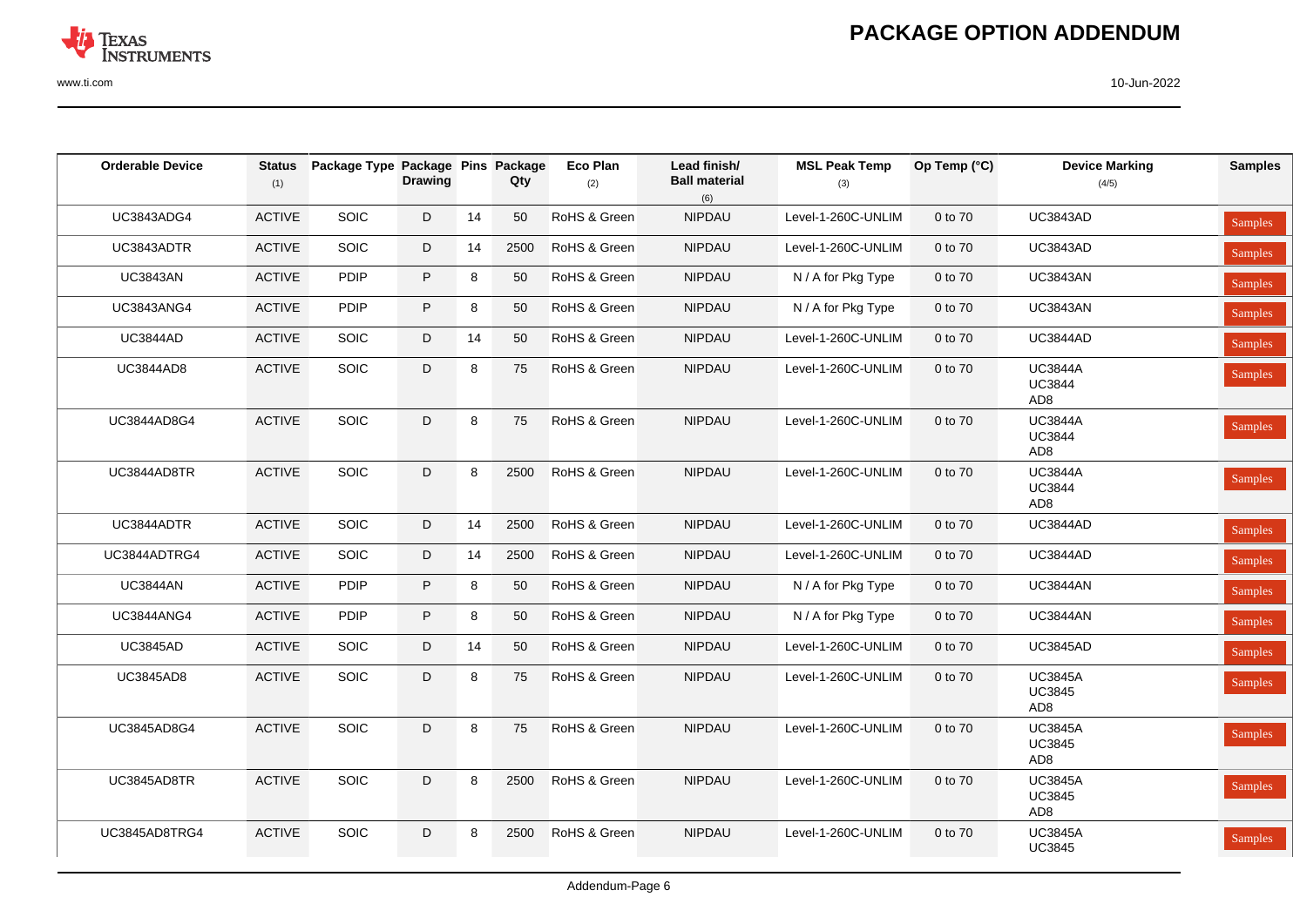| <b>Orderable Device</b> | <b>Status</b> | Package Type Package Pins |                |    | Package | Eco Plan     | Lead finish/         | <b>MSL Peak Temp</b> | Op Temp $(^{\circ}C)$ | <b>Device Marking</b> | <b>Samples</b> |
|-------------------------|---------------|---------------------------|----------------|----|---------|--------------|----------------------|----------------------|-----------------------|-----------------------|----------------|
|                         | (1)           |                           | <b>Drawing</b> |    | Qty     | (2)          | <b>Ball material</b> | (3)                  |                       | (4/5)                 |                |
|                         |               |                           |                |    |         |              | (6)                  |                      |                       |                       |                |
|                         |               |                           |                |    |         |              |                      |                      |                       | AD <sub>8</sub>       |                |
| <b>UC3845ADG4</b>       | <b>ACTIVE</b> | <b>SOIC</b>               | D              | 14 | 50      | RoHS & Green | <b>NIPDAU</b>        | Level-1-260C-UNLIM   | 0 to 70               | <b>UC3845AD</b>       | Samples        |
| UC3845ADTR              | <b>ACTIVE</b> | <b>SOIC</b>               | D              | 14 | 2500    | RoHS & Green | <b>NIPDAU</b>        | Level-1-260C-UNLIM   | 0 to 70               | <b>UC3845AD</b>       | Samples        |
| UC3845ADTRG4            | <b>ACTIVE</b> | <b>SOIC</b>               | D              | 14 | 2500    | RoHS & Green | <b>NIPDAU</b>        | Level-1-260C-UNLIM   | 0 to 70               | <b>UC3845AD</b>       | Samples        |
| <b>UC3845AN</b>         | <b>ACTIVE</b> | <b>PDIP</b>               | P              | 8  | 50      | RoHS & Green | <b>NIPDAU</b>        | N / A for Pkg Type   | 0 to 70               | <b>UC3845AN</b>       | Samples        |
| <b>UC3845ANG4</b>       | <b>ACTIVE</b> | <b>PDIP</b>               | P              | 8  | 50      | RoHS & Green | <b>NIPDAU</b>        | N / A for Pkg Type   | 0 to 70               | <b>UC3845AN</b>       | Samples        |

**(1)** The marketing status values are defined as follows:

ACTIVE: Product device recommended for new designs.

**LIFEBUY:** TI has announced that the device will be discontinued, and a lifetime-buy period is in effect.

**NRND:** Not recommended for new designs. Device is in production to support existing customers, but TI does not recommend using this part in a new design.

**PREVIEW:** Device has been announced but is not in production. Samples may or may not be available.

**OBSOLETE:** TI has discontinued the production of the device.

<sup>(2)</sup> RoHS: TI defines "RoHS" to mean semiconductor products that are compliant with the current EU RoHS requirements for all 10 RoHS substances, including the requirement that RoHS substance do not exceed 0.1% by weight in homogeneous materials. Where designed to be soldered at high temperatures, "RoHS" products are suitable for use in specified lead-free processes. TI may reference these types of products as "Pb-Free".

RoHS Exempt: TI defines "RoHS Exempt" to mean products that contain lead but are compliant with EU RoHS pursuant to a specific EU RoHS exemption.

Green: TI defines "Green" to mean the content of Chlorine (CI) and Bromine (Br) based flame retardants meet JS709B low halogen requirements of <=1000ppm threshold. Antimony trioxide based flame retardants must also meet the <=1000ppm threshold requirement.

**(3)** MSL, Peak Temp. - The Moisture Sensitivity Level rating according to the JEDEC industry standard classifications, and peak solder temperature.

**(4)** There may be additional marking, which relates to the logo, the lot trace code information, or the environmental category on the device.

**(5)** Multiple Device Markings will be inside parentheses. Only one Device Marking contained in parentheses and separated by a "~" will appear on a device. If a line is indented then it is a continuation of the previous line and the two combined represent the entire Device Marking for that device.

**(6)** Lead finish/Ball material - Orderable Devices may have multiple material finish options. Finish options are separated by a vertical ruled line. Lead finish/Ball material values may wrap to two lines if the finish value exceeds the maximum column width.

**Important Information and Disclaimer:**The information provided on this page represents TI's knowledge and belief as of the date that it is provided. TI bases its knowledge and belief on information provided by third parties, and makes no representation or warranty as to the accuracy of such information. Efforts are underway to better integrate information from third parties. TI has taken and